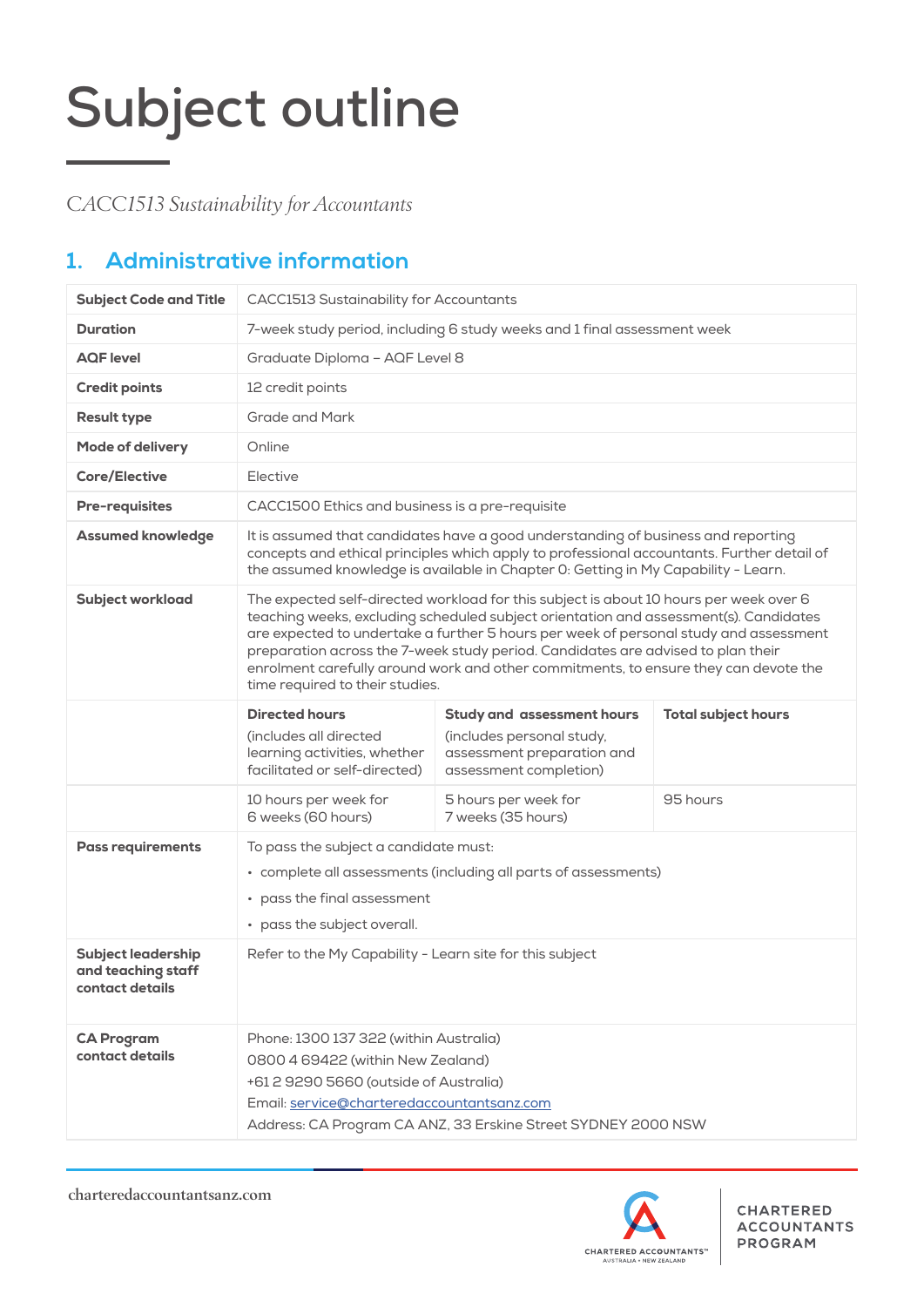*CACC1513 Sustainability for Accountants*

## **2. Subject description**

In Sustainability for Accountants, you will develop your awareness of environmental, social and governance (ESG) impacts on organisations, and the role Chartered Accountants play in linking these issues to broader business agendas.

This subject will support you to contribute to and influence an organisation's values, culture, strategy and practices to ensure they align to sustainability principles, practices, frameworks and standards. You will develop the knowledge and skills to identify and evaluate changes in sustainability practices and reporting, and to communicate about sustainability to inform and influence various stakeholder groups. By exploring a series of case studies and other digital content, you will develop an understanding of how the principles of sustainability are applied in practice.

## **3. Subject Learning Outcomes (SLOs) and how they align with Course Learning Outcomes (CLOs)**

| On successful completion of the subject candidates will be able to: |  |
|---------------------------------------------------------------------|--|
|---------------------------------------------------------------------|--|

| <b>Subject Learning Outcome/</b><br><b>Objectives</b>                                                                                                         | CLO <sub>1</sub> | CLO <sub>2</sub> | CLO <sub>3</sub> | CLO <sub>4</sub> | CLO <sub>5</sub>           | CLO <sub>6</sub>           | CLO7                     | CLO <sub>8</sub> |
|---------------------------------------------------------------------------------------------------------------------------------------------------------------|------------------|------------------|------------------|------------------|----------------------------|----------------------------|--------------------------|------------------|
| <b>SLO1</b> Critically evaluate<br>environmental, social and<br>governance principles in the<br>context of an organisation's<br>values, culture, and strategy |                  |                  |                  |                  | $\mathbf{v}$               | ✓                          | $\checkmark$             |                  |
| <b>SLO2</b> Apply sustainable<br>business practices that<br>contribute to the achievement<br>of desired stakeholder<br>outcomes                               | ✓                |                  |                  |                  | $\mathbf{v}$               |                            |                          |                  |
| <b>SLO3</b> Critically evaluate<br>changes that affect<br>sustainability practices and<br>reporting                                                           |                  |                  |                  |                  | $\boldsymbol{\mathscr{C}}$ | $\boldsymbol{\mathscr{L}}$ | $\overline{\mathscr{L}}$ |                  |
| <b>SLO4</b> Effectively communicate<br>sustainability principles<br>and practices to inform and<br>influence stakeholders                                     |                  |                  | ✓                |                  | $\boldsymbol{\mathscr{L}}$ |                            |                          |                  |

The list of GradDipCA Course Learning Outcomes can be accessed online at <https://www.charteredaccountantsanz.com/become-a-member/course-descriptions/ca-program>

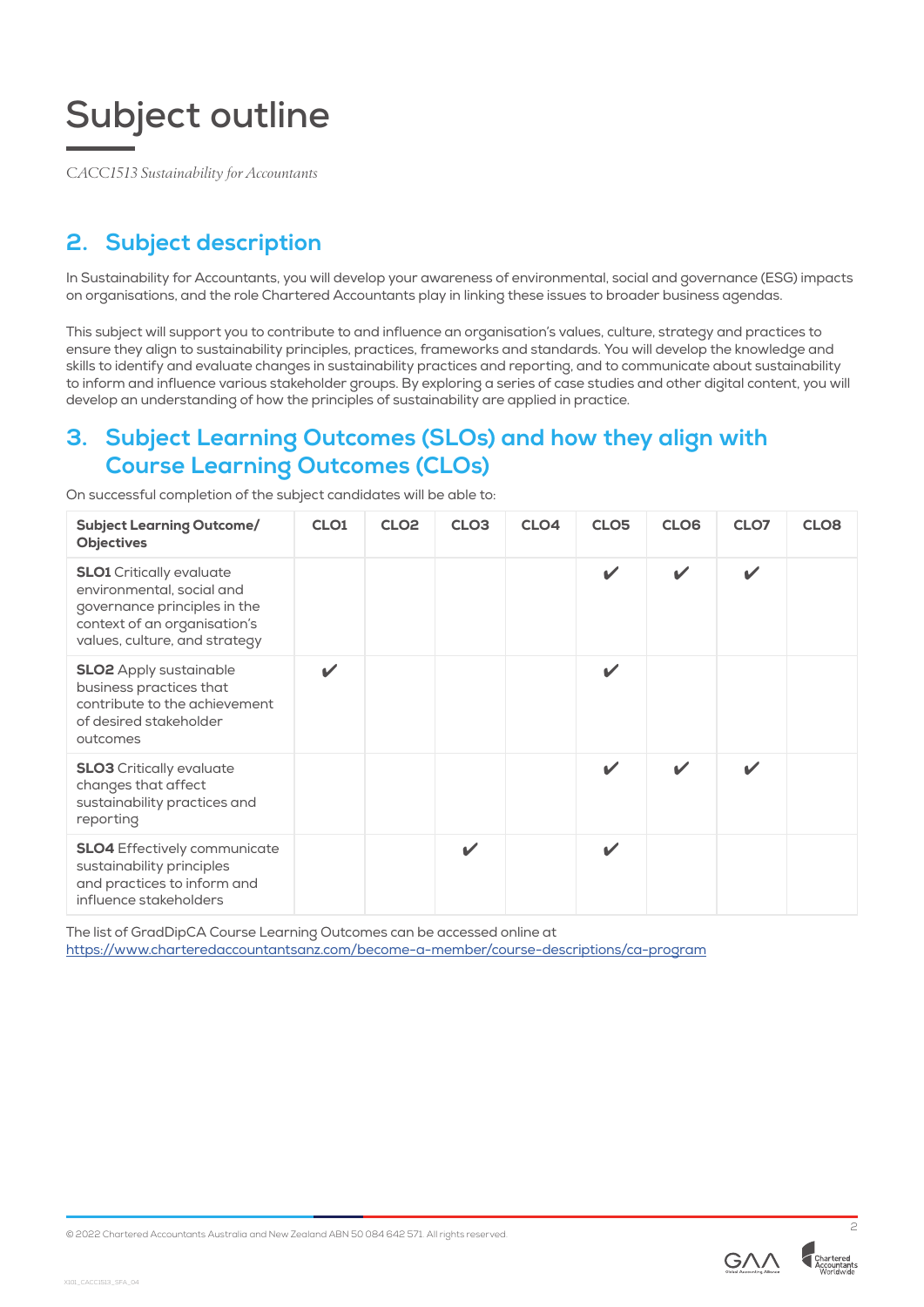*CACC1513 Sustainability for Accountants*

## **4. Contribution to the development of Graduate Attributes (GAs)**

This subject contributes to the following graduate attributes of the Graduate Diploma in Chartered Accounting (GradDipCA), with emphasis on:

- GA 1 Ethics and integrity
- GA 2 Critical thinking and judgement
- GA 3 Adaptive mindset
- GA 5 Communication

## **5. Teaching and learning strategies**

This subject has the following key learning components:

- Chapter and topic readings to support the central concepts of each subject topic. Access to all readings are provided via My Capability - Learn and/or the CA ANZ library.
- Interactive chapters that demonstrate how concepts can be applied in a range of contexts. Interactive chapters are provided via My Capability and may include videos, practice questions, articles, worked examples and activities.
- Case studies to support the application of knowledge and skills to ESG problems and issues.

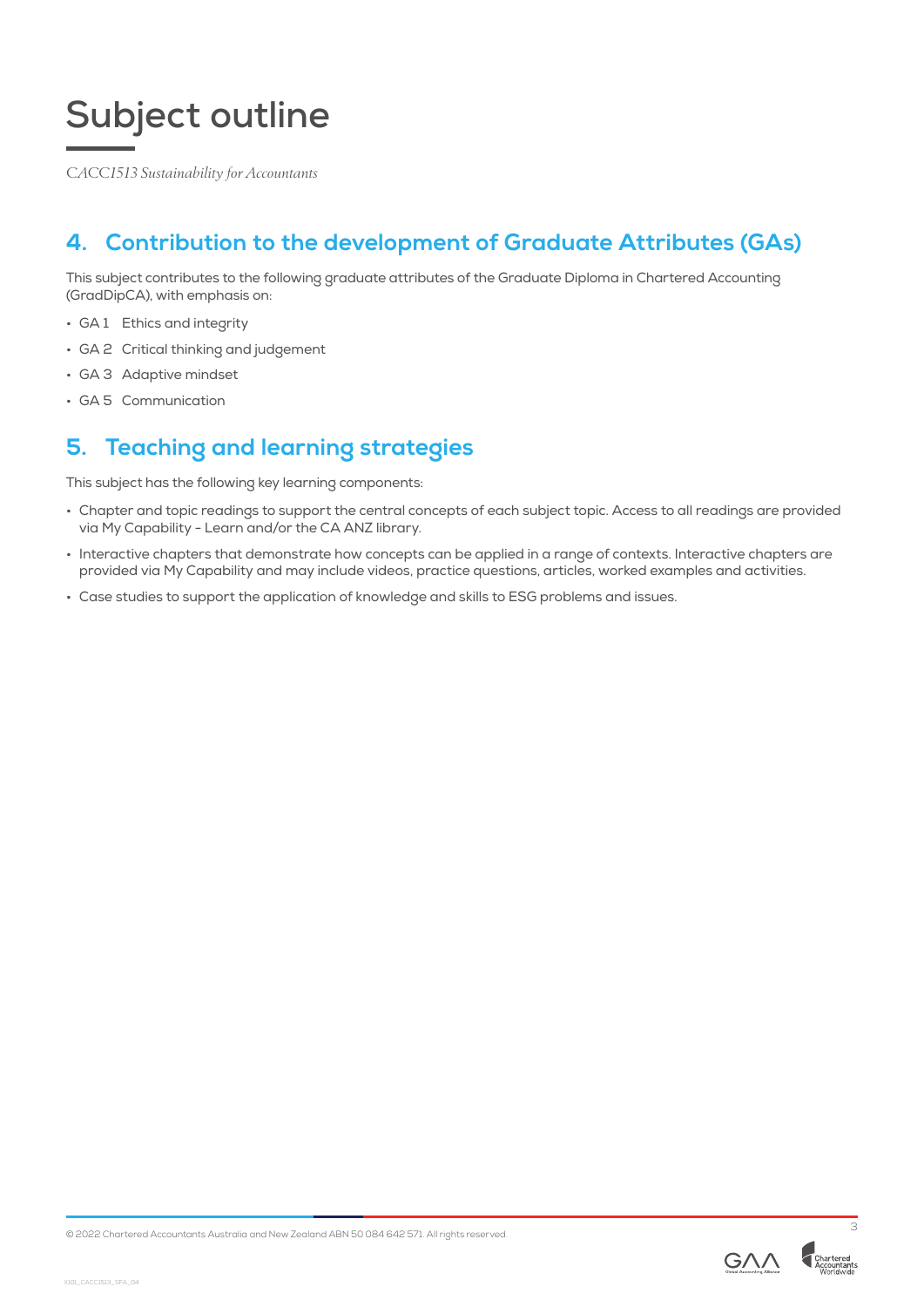*CACC1513 Sustainability for Accountants*

## **6. Learning and Teaching activities**

| <b>Week</b>    | <b>Chapter and topics</b>                                                                                                                                                                                                                                                                            | <b>Learning and Teaching Activities</b>                                                                                                                                                                                     | <b>Effort and assessment</b>                                                                                                     |  |  |
|----------------|------------------------------------------------------------------------------------------------------------------------------------------------------------------------------------------------------------------------------------------------------------------------------------------------------|-----------------------------------------------------------------------------------------------------------------------------------------------------------------------------------------------------------------------------|----------------------------------------------------------------------------------------------------------------------------------|--|--|
| 1              | Introduction to<br>1.<br>sustainability<br>1.1 Defining sustainability<br>1.2 Embedding ESG through<br>good governance<br>1.3 Embedding ESG into<br>strategy<br>1.4 Identifying and managing<br><b>ESG</b> risks<br>1.5 Sustainable finance and<br>responsible investing<br>1.6 Chapter 1 case study | Candidates will review the subject<br>assumed knowledge and pre-requisite<br>content to determine their readiness to<br>undertake the subject.<br>Candidates will review chapters and<br>topics and associated LMS content. | Directed study: 10 hrs<br>Personal study and assessment<br>preparation: 5 hrs                                                    |  |  |
| $\overline{c}$ | 2. Introduction to accounting<br>for sustainability<br>2.1 ESG performance<br>management<br>2.2 ESG performance<br>measurement<br>2.3 ESG reporting<br>2.4 ESG assurance                                                                                                                             | Candidates will review chapters and<br>topics and associated LMS content.                                                                                                                                                   | Directed study: 10 hrs<br>Personal study and assessment<br>preparation: 5 hrs                                                    |  |  |
| 3              | 3. Sustainability reporting<br>frameworks and<br>standards<br>3.1 TCFD and climate-related<br>disclosures<br>3.2 GRI<br>3.3 Integrated reporting<br>3.4 SDG reporting<br>3.5 Towards common ESG<br>reporting                                                                                         | Candidates will review chapters and<br>topics and associated LMS content.                                                                                                                                                   | Directed study: 10 hrs<br>Personal study and assessment<br>preparation: 5 hrs                                                    |  |  |
| 4              | 4. Towards common<br>principles<br>4.1 Towards common ESG<br>principles<br>4.2 Towards a just transition<br>4.3 Towards common metrics<br>4.4 Towards transformation                                                                                                                                 | Candidates will review chapters and<br>topics and associated LMS content.<br>Candidates will prepare for<br>assessment 1.                                                                                                   | Directed study: 10 hrs<br>Personal study and assessment<br>preparation: 5 hrs                                                    |  |  |
| 5              | <b>Sustainability in practice</b><br>5.<br>5.1 Embedding ESG in practice<br>5.2 Tools and methodologies to<br>implement ESG<br>5.3 Case study - Part A                                                                                                                                               | Candidates will review content<br>concerning Sustainability in practice<br>in a series of case studies and other<br>learning content on the LMS.                                                                            | Directed study: 10 hrs<br>Personal study and assessment<br>preparation: 5 hrs<br>Assessment 1 due: Online<br>assessment activity |  |  |

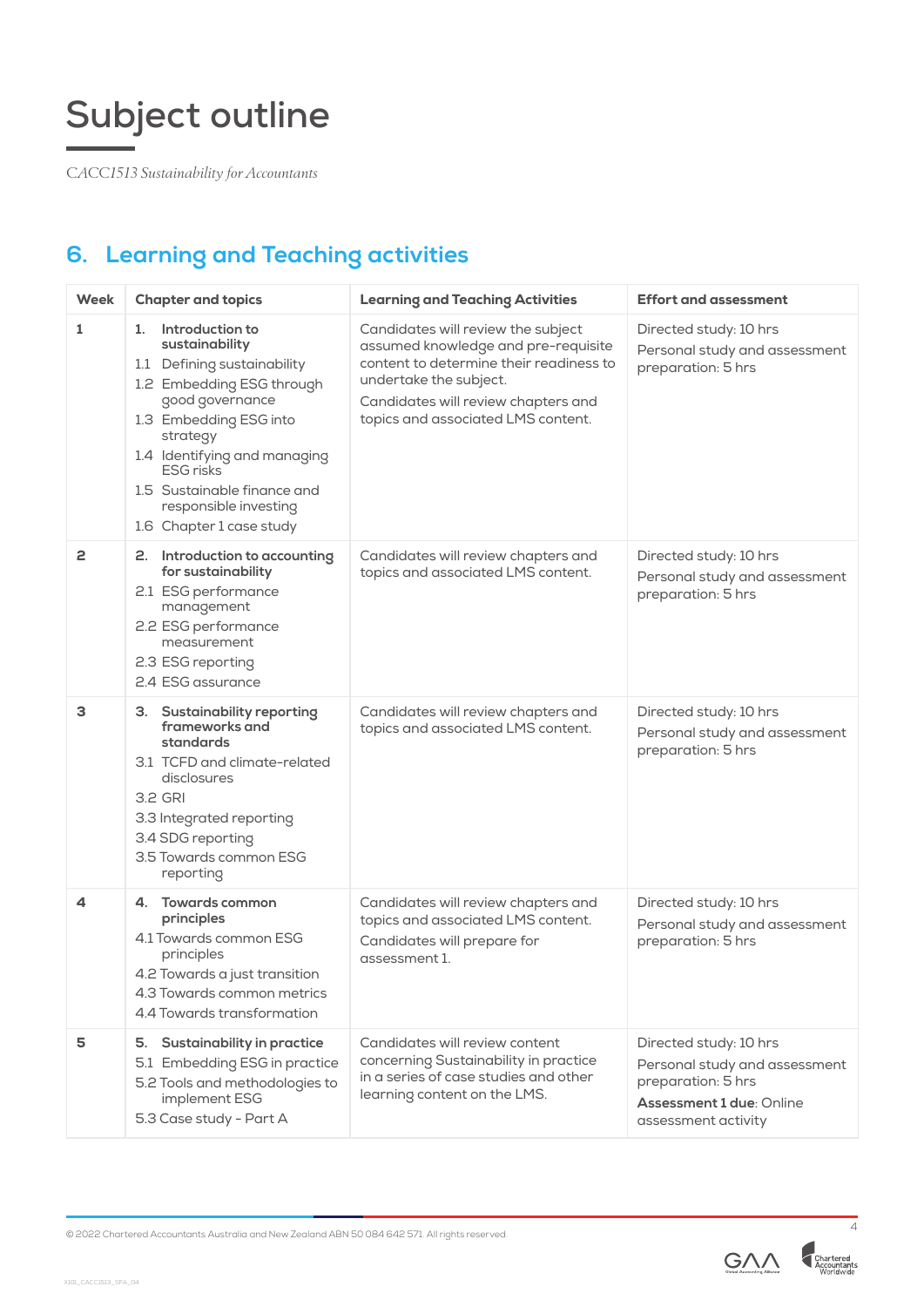*CACC1513 Sustainability for Accountants*

| Week | <b>Chapter and topics</b>                                                                                                          | <b>Learning and Teaching Activities</b>                                                                                                                                                                                                                    | <b>Effort and assessment</b>                                                                                                       |  |
|------|------------------------------------------------------------------------------------------------------------------------------------|------------------------------------------------------------------------------------------------------------------------------------------------------------------------------------------------------------------------------------------------------------|------------------------------------------------------------------------------------------------------------------------------------|--|
| 6    | 5. Sustainability in practice<br>5.4 Case study - Part B<br>Reflecting on<br>6.<br><b>Sustainability for</b><br><b>Accountants</b> | Candidates will review content<br>concerning Sustainability in practice<br>in a series of case studies and other<br>learning content on the LMS.<br>Candidates will review assessment<br>information and begin preparing their<br>assessment 2 submission. | Directed study: 10 hrs<br>Personal study and assessment<br>preparation: 5 hrs                                                      |  |
|      |                                                                                                                                    | Candidates will review assessment<br>information to prepare and submit<br>assessment 2.                                                                                                                                                                    | Personal study and assessment<br>preparation: 5 hrs<br><b>Assessment 2 due: Written</b><br>assignment and recorded<br>presentation |  |

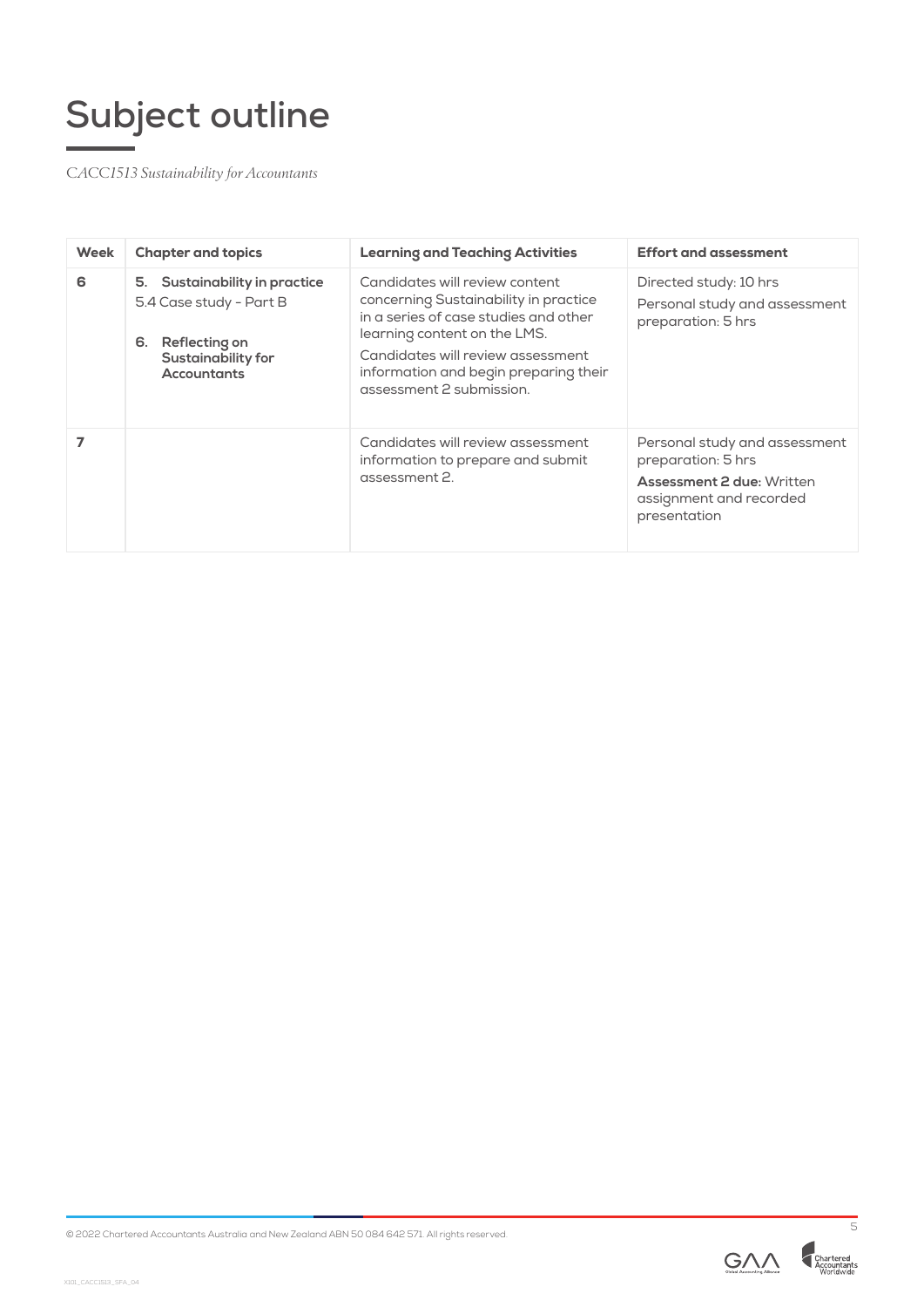*CACC1513 Sustainability for Accountants*

## **7. Assessment tasks**

| <b>Task</b><br><b>Number</b> | <b>Description</b>                                                                                                                                                                                                                                                                                                                                                                                                                                                                                                                                                 | <b>Assessment</b><br><b>Type</b>                                                          | Weighting | <b>Week Due</b> | SLO1        | SLO <sub>2</sub> | SLO <sub>3</sub> | SLO <sub>4</sub> |
|------------------------------|--------------------------------------------------------------------------------------------------------------------------------------------------------------------------------------------------------------------------------------------------------------------------------------------------------------------------------------------------------------------------------------------------------------------------------------------------------------------------------------------------------------------------------------------------------------------|-------------------------------------------------------------------------------------------|-----------|-----------------|-------------|------------------|------------------|------------------|
| $\mathbf{1}$                 | <b>Assessment 1: Online</b><br>assessment activity<br>Candidates will review<br>reports relating to<br>different sustainability<br>frameworks and<br>respond to questions<br>relating to these<br>reports along with<br>a number of unseen<br>scenarios in an online<br>assessment activity.                                                                                                                                                                                                                                                                       | Online<br>assessment<br>activity<br>(90 minutes)                                          | 40%       | Week 5          | $\mathbf v$ | $\checkmark$     |                  |                  |
| 2                            | There are two parts<br>to this assessment<br>that will be submitted<br>together.<br><b>Assessment 2</b><br>Part A: Written<br>assignment<br>Candidates will<br>review a case<br>study containing<br>information relating<br>to an organisation's<br>sustainability agenda<br>and submit a written<br>assignment including<br>recommendations.<br><b>Part B: Recorded</b><br>presentation<br>Candidates will<br>record and submit a<br>video presentation<br>on a recent or future<br>development that will<br>affect sustainability<br>practices and<br>reporting. | Written<br>assignment<br>(1500 words)<br>Recorded<br>presentation<br>(up to<br>5 minutes) | 60%       | Week 7          | ✓           | $\mathbf{v}$     | $\mathbf{v}$     |                  |



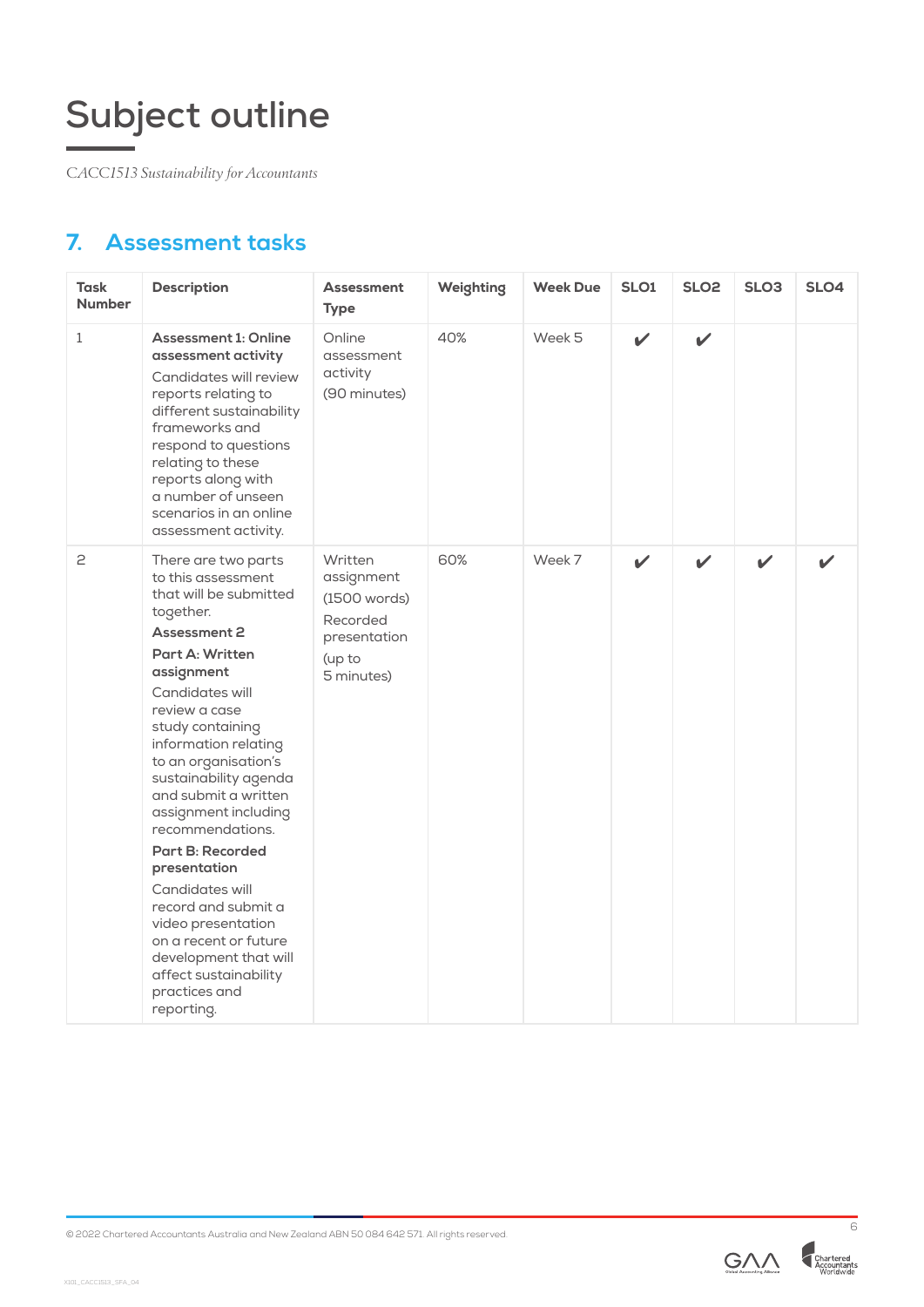*CACC1513 Sustainability for Accountants*

## **8. Assessment details**

Detailed information about each subject assessment task, including the marking criteria, is provided in the assessment overviews. All assessments are individual assessments unless stated otherwise.

### **9. Readings**

The list readings for the subject is provided via My Capability - Learn. Candidates must complete required readings to successfully complete the learning activities and assessments. All required readings are assessable.

#### **Required**

Links to required readings are provided via My Capability - Learn.

#### **Recommended**

Links to further recommended readings to extend candidate learning are provided via My Capability - Learn. These readings are not mandatory.

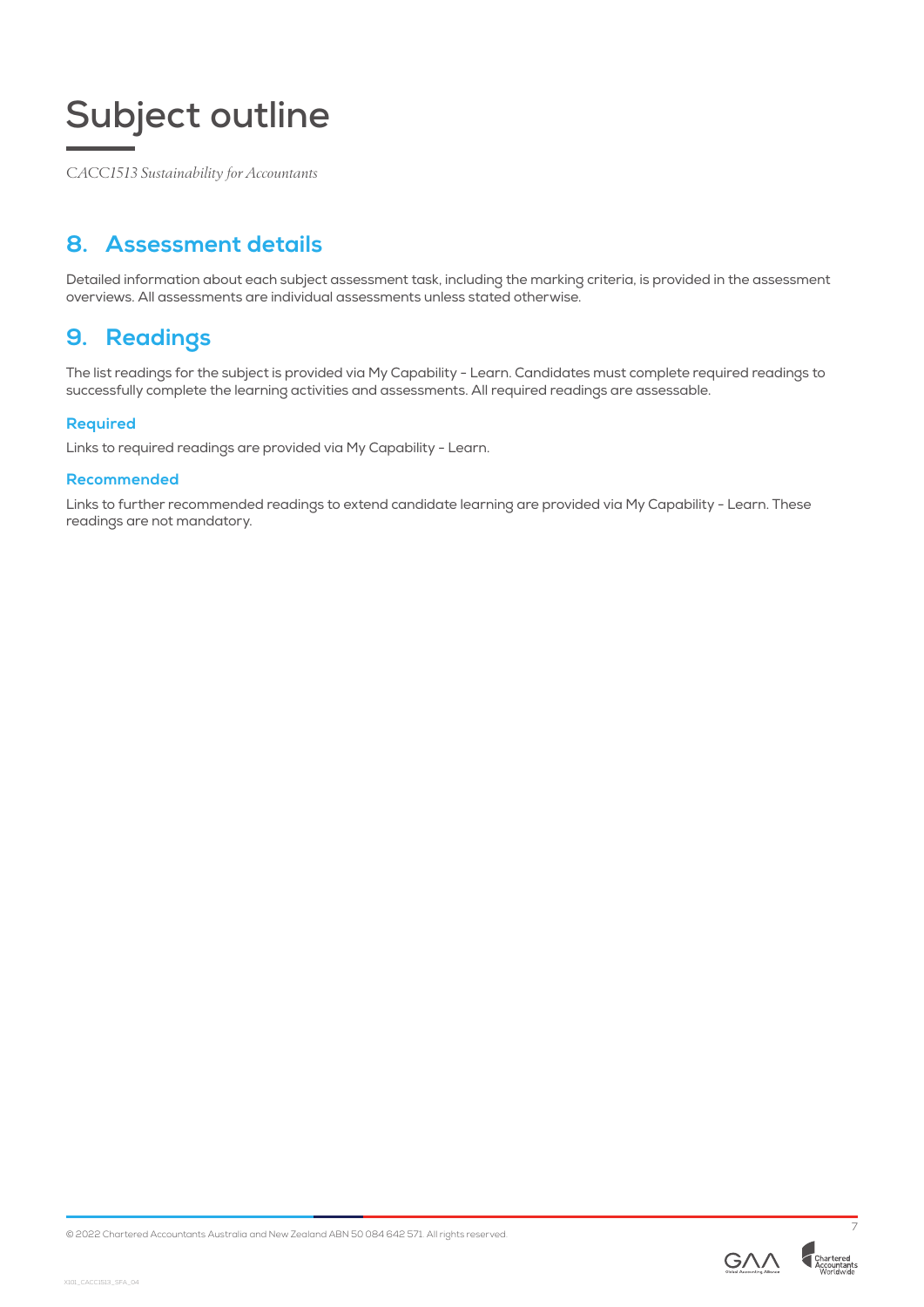*Information applicable to all subjects*

### **10. Learning resources and support materials**

A range of online resources are provided in My Capability. These include the following:

- Digital study guide and other readings that candidates are directed to read.
- Interactive chapters and topics for this subject, which supplement the study guide.
- Videos, eLearns, quizzes, worked examples and practice questions that are interactive and support you in developing knowledge and skills.
- Subject quizzes to support self-assessment and reflection.
- Reflection activities.
- A list of task words used in the GradDipCA and their definitions, to help candidates understand what a question is asking and how to respond appropriately.
- Assumed knowledge support resources including a pre-subject diagnostic quiz, and links to resources to develop or refresh assumed knowledge.
- Course announcements and notices.
- Links to additional course resources (eg LinkedIn Learning).
- Link to the GradDipCA course welcome page.
- Access to course help, contacts for teaching staff and candidate support services.
- Access to the CA ANZ Library.

Candidates should check My Capability regularly during the term for updates.

#### **Discussion forums**

Throughout the program, candidates have access to several discussion forums which offer opportunities to connect with other candidates online, ask questions of teaching staff, and receive general course and subject updates. These forums include the following:

- Subject topic forums where candidates can ask specific technical questions related to subject content.
- Peer-to-peer forum where candidates can discuss issues with other candidates.
- Other forums where teaching staff leaders can post additional guidance for candidates.

Candidates may post questions to the discussion board and are expected to check their understanding for every post they make and respond to other posts to promote social learning. There is also a FAQs section in the discussion board, for candidate reference. Posts will be reviewed by teaching staff, who will provide further guidance and moderation as required. Generally, teaching staff will respond to a post within 2 business days.

#### **CA ANZ Library**

All candidates are expected to make use of a library service to support their learning.

GradDipCA candidates are expected to make use of CA ANZ Library scholarly electronic databases, which include research databases, ejournals, magazine subscriptions, eBooks and other scholarly content from the EBSCO, CCH Wolters Kluwer, and ProQuest database services. For further details about CA ANZ library services go to: [www.charteredaccountantsanz.com/member-services/resource-centre/library-and-information-service](http://www.charteredaccountantsanz.com/member-services/resource-centre/library-and-information-service).

EBSCO Business Source Corporate (online journals database) provides access to journals, magazines, newspapers, trade publications, country reports and company profiles (see https://www.ebsco.com/products/research-databases/ business-source-corporate). The main titles used from this database are The Australian Financial Review, Harvard Business Review, Strategic Finance, Taxation Today, Governance Directions. There are around 2000 different titles available.



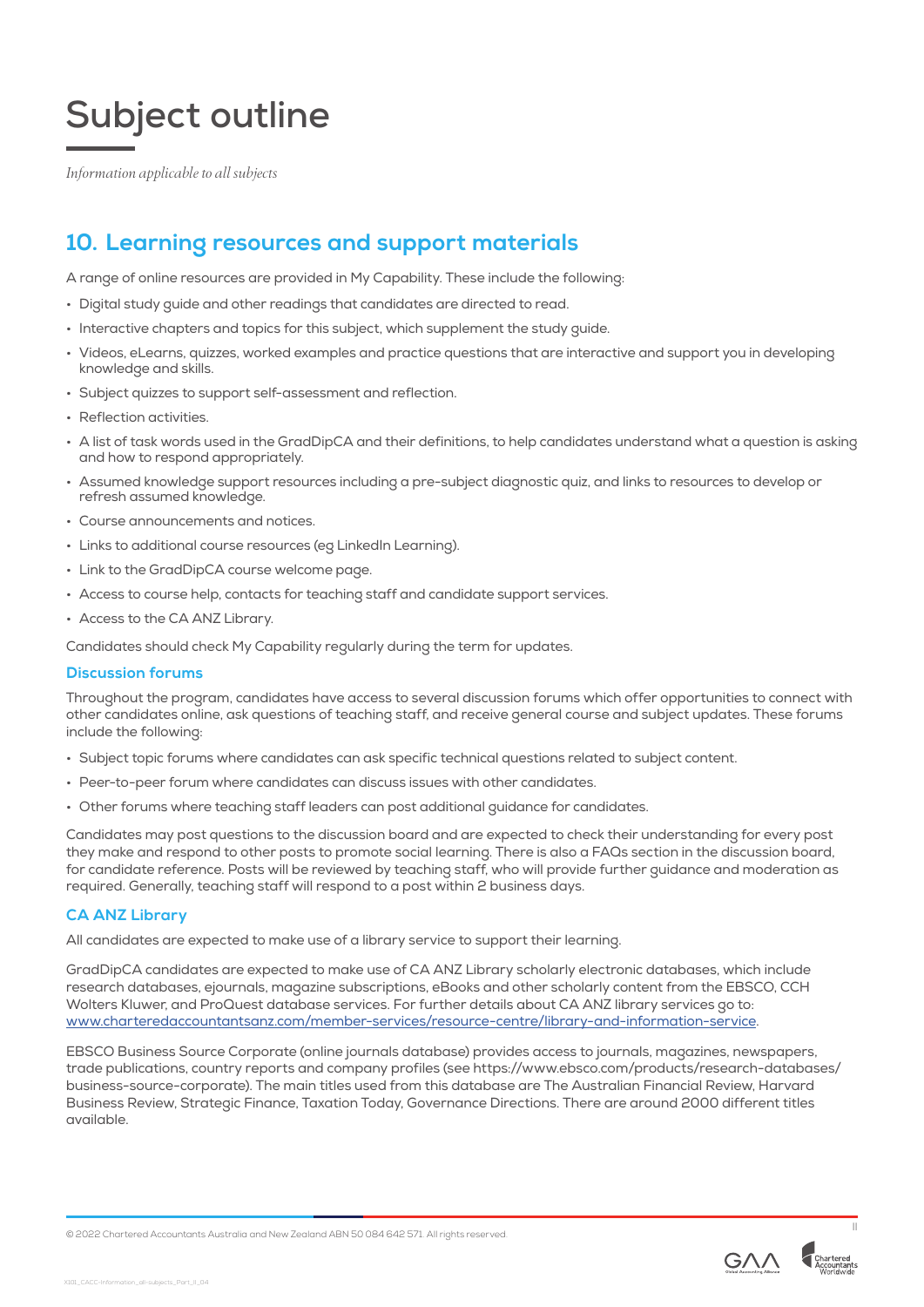*Information applicable to all subjects*

## **11. Other required resources**

Candidates will need frequent access to a personal computer that is connected to a reliable high-speed internet connection to successfully complete each subject. Depending on the requirements of the subject(s), candidates will require internet data to watch educational videos, access research and reading materials, complete online assessments, participate in discussion forums, chat groups, and virtual classes with other candidates, and complete learning activities. It is recommended that candidates use a reference management software such as EndNote, RefWorks or Mendeley during their studies, which can assist with document storage and formatting references.

It is recommended that candidates have access to LinkedIn Learning for the duration of their studies. For GradDipCA candidates, this can be accessed through the My CA website as part of their provisional membership benefits. For more details, see <https://www.charteredaccountantsanz.com/learning-and-events/learning/linkedin-learning>.

For all other candidates, a LinkedIn Learning subscription can be purchased via<https://www.linkedin.com/learning/>.

## **12. Fair assessment through moderation**

Moderation describes a quality assurance process that ensures that assessments are appropriate to the learning outcomes, and that candidate work is consistently evaluated by assessors. CA ANZ's minimum standards for the moderation of CA Program assessment are described in the *CA Program Assessment and Grading Policy and Procedure*<sup>1</sup> available on the CA ANZ website.

### **13. Late penalties for assessment not submitted by due date**

In accordance with the principles of equity and fairness where all candidates are afforded the same opportunities to demonstrate the achievement of learning outcomes, it is expected that all candidates will have the same time to prepare their assessments. It is therefore expected that, in ordinary circumstances, candidates will submit assessments in accordance with the published schedule for assessment submission.

The time and date that an assessment is submitted is recorded by CA ANZ. Assessment items submitted after the scheduled due date, without an approved extension, may be subject to late penalties. For further information, refer to the *Assessment and Grading Policy and Procedure* available on the CA Program Policy website.

**Please note** it is the candidate's responsibility to keep appropriate copies/backups of all assignments submitted for assessment.

## **14. Length/duration of assessments**

Each assessment has length/duration requirements. These may be described as number of words<sup>2</sup> (eg written assignments), minutes (eg presentations), or other metrics as appropriate to the type of assessment. To ensure fairness, all candidates are held to the same standard in relation to the length/duration of an assessment. For these reasons, penalties are applied to assessments that exceed the notified length/duration as follows:

- Assessments that are up to 10% longer then approved length/duration: All material will be marked and no penalty will be applied.
- Assessments that are between 10% and 25% longer than the approved length/duration: All material will be marked and a 5% penalty will be applied to the final mark. For example, if the assessment is to be marked out of 100 marks, then 5% of the available marks (ie 5 marks) would be deducted.
- Assessments that are more than 25% longer than the approved length/duration: Markers will only read and assess material up to 25% above the word limit and apply a 5% penalty to the final mark. For example, if the assessment is to be marked out of 100 marks, then 5% of the available marks (ie 5 marks) would be deducted. Any additional material will not be marked.

count is the list of references.







All of the policies governing the CA Program are available on the CA ANZ website at <https://www.charteredaccountantsanz.com/become-a-member/ca-program-policies> 2 Word count includes everything in the main body of the text (e.g., headings, tables, citations, quotes, footnotes, lists, etc) and appendices. The only material NOT INCLUDED in the word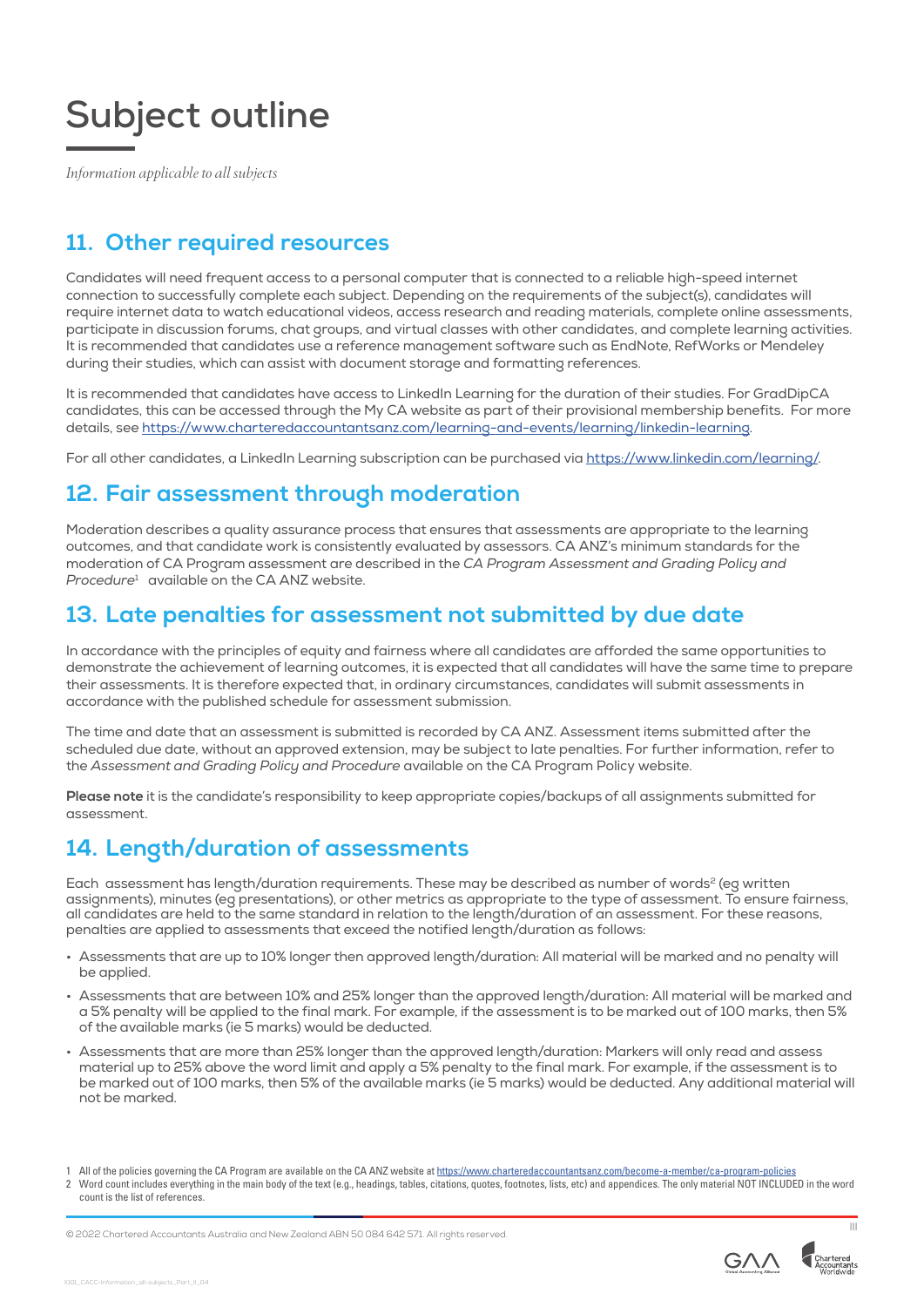*Information applicable to all subjects*

## **15. Referencing style**

Candidates should use the Harvard referencing style in their assignment submissions. Information about the Harvard Referencing Style can be found in the Knowledge Centre.

### **16. CA Program policies and candidate Code of Conduct**

All CA Program candidates are bound by the CA Program Candidate Code of Conduct. Candidates are expected to adhere to this code, including when making statements about the CA Program in public forums, including social media platforms. To read these policies, go to [https://www.charteredaccountantsanz.com/become-a-member/ca-program](https://www.charteredaccountantsanz.com/become-a-member/ca-program-policies)[policies.](https://www.charteredaccountantsanz.com/become-a-member/ca-program-policies)

## **17. Enrolment**

It is each candidate's responsibility to ensure that they are correctly enrolled in each subject. Enrolment can be checked through My Capability where candidates can also print an enrolment advice.

## **18. Special consideration in assessment**

CA ANZ gives special consideration to candidates whose performance is demonstrated to be affected by unexpected, serious circumstances beyond their control, such as misadventure, accident, or illness, to ensure that assessment of all candidates is equitable and fair while also ensuring that learning outcomes are achieved to a satisfactory level. For further information about special consideration please refer to the *CA Program Assessment and Grading Policy and Procedure* and the *Special Consideration Guidance Notes for Candidates* available on [https://www.](http://) [charteredaccountantsanz.com/become-a-member/ca-program-policies](http://).

## **19. Academic integrity**

Academic integrity refers to the ethical standards that underpin all aspects of academic work to ensure its authenticity, validity and credibility, and to actions in relation to learning and assessment that are aligned with values of honesty, trust, fairness, respect, responsibility, and courage. CA ANZ is committed to promoting and safeguarding a culture of academic integrity and to eliminating academic dishonesty and other forms of academic misconduct, such as cheating (including contract cheating), plagiarism, collusion, falsification or fabrication of data, and copyright infringement. CA ANZ has robust processes for identifying and investigating possible breaches of academic integrity and applies penalties to cases of proven academic misconduct.

The *CA Program Candidate Academic Integrity Policy and Procedure* explains the principles and processes that concern academic integrity and the handling of allegations of academic misconduct in the CA Program. This policy is available on the CA ANZ website. It is every candidate's responsibility to ensure that they understand the principles of academic integrity outlined in the *CA Program Candidate Academic Integrity Policy and Procedure* and behave accordingly so that their behaviour does not constitute, or facilitate, academic misconduct. To ensure that candidates understand their academic integrity obligations CA ANZ requires that all candidates complete the compulsory Academic Integrity Module and Academic Integrity Assessment before completing any assessment in the CA Program.

#### **Plagiarism and plagiarism monitoring**

Plagiarism is a form of academic misconduct that occurs when the work or intellectual property of another person is presented as one's own without appropriate acknowledgement or referencing. Plagiarism is a serious offence.

CA ANZ uses the Turnitin plagiarism software to help candidates ensure that their assignments do not contain plagiarised material and to help staff detect plagiarism in submitted work. Candidates can submit draft assignments to Turnitin for feedback concerning textual similarity or authoring issues before submitting the assignment for marking. This means that any issues that are detected can be corrected before submitting the assignment for assessment.